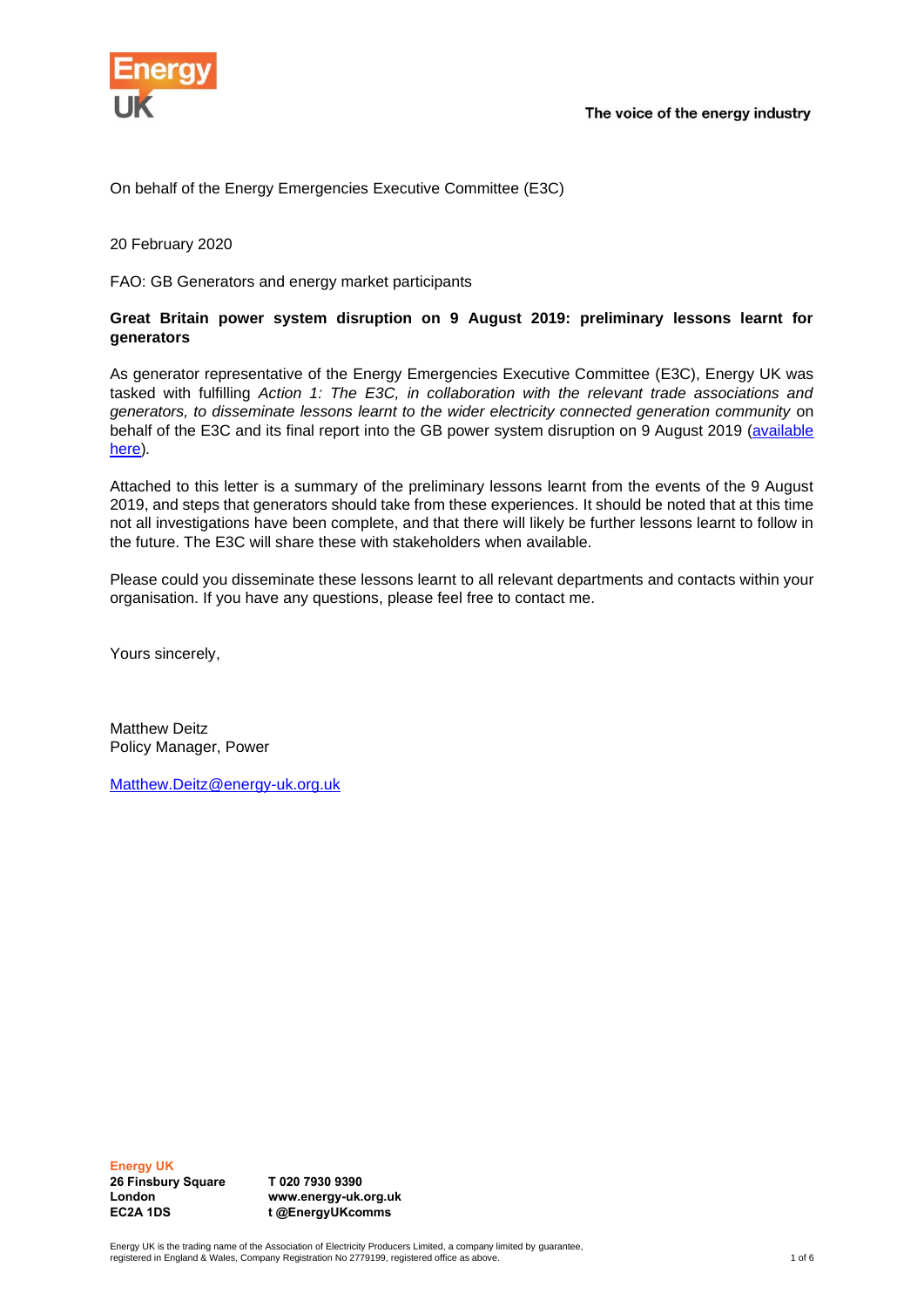# **Great Britain power system disruption on 9 August 2019: preliminary lessons learnt for generators**

## **1.1. Document purpose**

This document has been produced on behalf of the Energy Emergencies Executive Committee (E3C) and in line with actions arising from the E3C's final report on the GB power system disruption that occurred on 9 August 2019<sup>1</sup>. It aims to provide all relevant GB electricity generators, connected at transmission and distribution level, with an understanding of the preliminary reasons identified for the disconnection of generation that resulted in a frequency deviation, and the consequential necessity to trigger the automatic first stage of Low Frequency Demand Disconnection (LFDD). This document also provides an overview of the lessons learnt by these generators, and potential actions and considerations for similar parties to help mitigate such events in the future. As further investigations develop and conclude, further information will be disseminated when available.

### **1.2. Background**

- a) On Friday, 9 August 2019 a lightning strike on the electricity transmission network at Eaton Socon-Wymondley caused a voltage fluctuation that was ultimately cleared within 80ms.
- b) This voltage fluctuation initiated a trip of 150MW of distributed generation (also known as "embedded generation") due to Vector Shift Protection settings, and the rapid de-loading of Hornsea-1 from 799MW to 62MW – this was unexpected.
- c) Shortly after, the steam unit at Little Barford automatically disconnected from the transmission system due to a discrepancy identified on the speed sensors.
- d) Due to this loss of generation, the frequency of the electricity system rapidly declined at a rate of 0.125Hz/s, causing a further 350-430MW of embedded generation to trip due to legacy Distribution Code requirements.
- e) Following this, Frequency response was activated arresting the frequency decline at 49.1Hz and recovering to 49.2Hz before one of the gas turbines (210MW) at Little Barford was shut down due to an unsafe build-up of steam pressure. This resulted in the frequency declining once again to 49Hz, where some embedded generation tripped due to frequency protection settings activated, causing the system frequency to continue to fall to 48.8Hz, activating Stage 1 of LFDD.
- f) Plant staff at Little Barford then manually tripped the second gas turbine due to safety concerns.

The events of the evening saw between 2,678 and 2,878MW loss of generation in total, 1,378MW from the transmission network and between 1300MW to 1500MW from the distribution network, including generation disconnected through the process of Stage 1 LFDD.

### **1.3. Transmission Connected Generation**

• Hornsea-1

Hornsea-1 is a 1200MW offshore windfarm consisting of three phases, each 400MW, owned and operated by Ørsted. At the time of the event on the 9 August, Hornsea-1 was in the process of

<sup>1</sup> <https://www.gov.uk/government/publications/great-britain-power-system-disruption-review>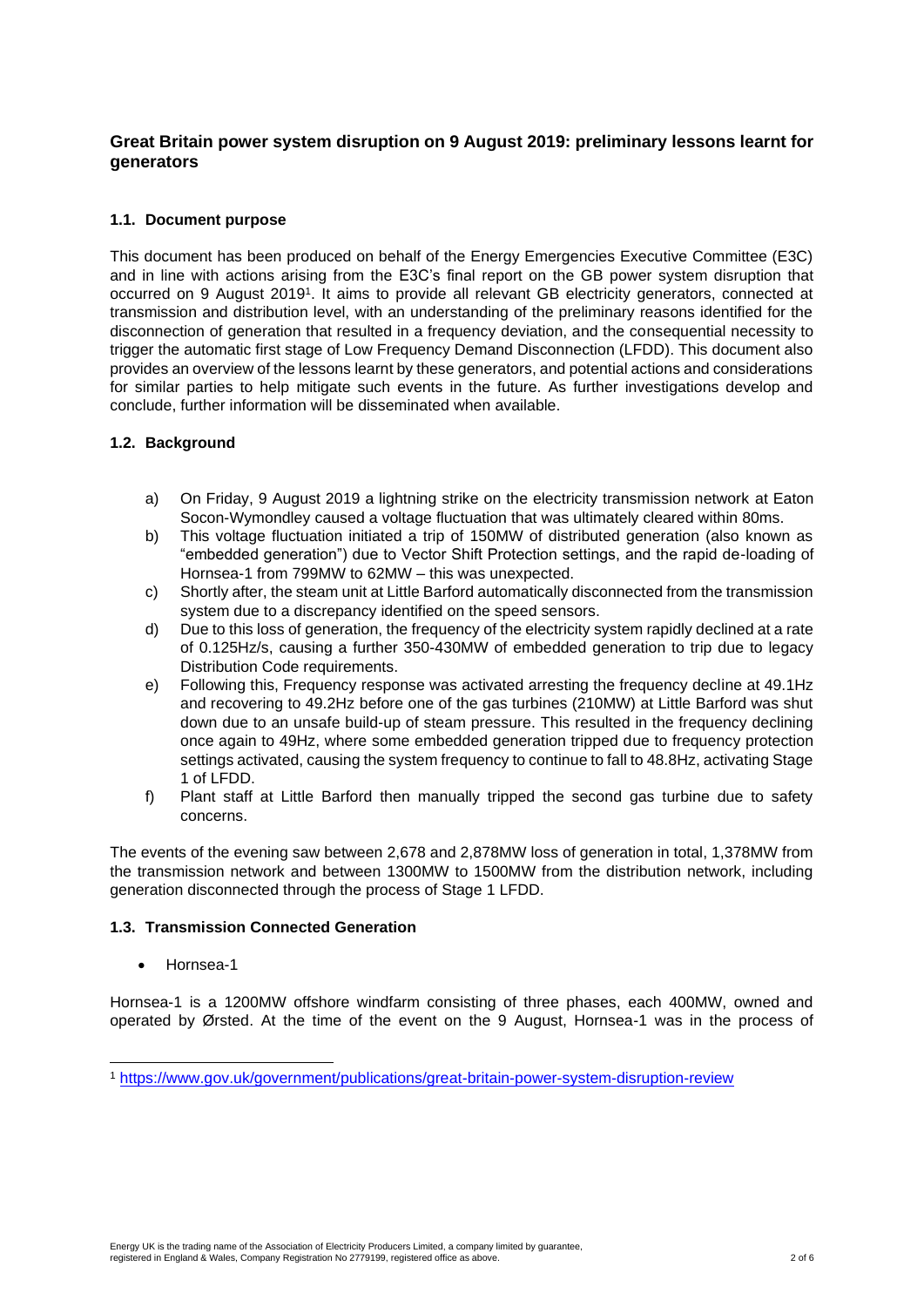demonstrating compliance with the Grid Code and satisfying its commissioning requirements of the Connection and Use of System Code (CUSC). Hornsea-1 is still ongoing construction offshore.

At 16:52 on 9 August, Hornsea-1 unexpectedly rapidly de-loaded from 799MW to 62MW due to identification of an unusual event, causing a 'weak' electricity system and voltage disturbance. This unusual event was found to be caused by a circuit trip on the 400kV electricity transmission network. This trip was the automatic function of the electricity transmission network protecting itself from the short circuit caused by the lighting strike at Eaton Socon-Wymondley.

To compensate for this reduction in voltage on the electricity system, Hornsea-1's reactive compensation control system initially injected reactive power, before oscillations occurred, causing it to absorb reactive power, and then inject reactive power again repeatedly. As a consequence, Hornsea-1 reduced active power from 799MW to 400MW before returning to 799MW. These rapid changes between injection and absorption of reactive power caused the voltage in the cable collection of Hornsea-1 to reduce to 20kV (target voltage is 34kV) resulting in two of the three Hornsea-1 units to reduce output to 0MW as part of its overcurrent protection settings.

Ørsted has acknowledged that although these conditions experienced were unusual, it was expected that Hornsea-1 would withstand such an event and remain in operation. Oscillations between reactive power injection and absorption are an inherent feature of electrical power systems and are not usually problematic when adequately damped. Prior to the event of the 9 August, Hornsea-1 had been fully modelled and physically tested, demonstrating its compliance with the Grid Code, and it had not exhibited any indications that it would respond to a fault of this kind on the electricity network in the way that it did.

On 10 August 2019, the manufacturer of the offshore assets installed a software update to the control systems, improving the damping of system oscillations such as those experienced over the 9 August incident. This software update also acted to improve response to system disturbances in weak system conditions. This software update mitigates the observed behaviour of Hornsea-1 stabilising the control system to withstand future grid disturbances in line with the Grid Code and the station's connection agreement requirements.

• Lessons Learnt or Actions for generators from Hornsea-1

It is advised that individual owners/operators of relevant generators are to review control systems and the performance of reactive power oscillation damping to ensure compliance with all relevant industry codes and licenses.

**Little Barford** 

Little Barford is a 740MW Combined Cycle Gas Turbine (CCGT) owned and operated by RWE. This station can be defined as two gas turbines, feeding two boilers, producing steam to turn a single steam turbine. Following the lightning strike on the electricity system at Eaton Socon-Wymondley, the steam turbine tripped within 1 second, followed by the first gas turbine tripping around 1 minute later, and the second gas turbine being manually shut down around 30 seconds after that. In total, this brought about a total loss of 641MW. RWE's investigation in to the cause of this loss is still ongoing, but a summary of the current understanding is provided below.

It has been identified that the steam turbine trip was caused by a discrepancy among three independent speed sensors on the turbine, exceeding the tolerance allowed on the control system and instigating an automatic shutdown following the point of the transmission system fault clearance. The root cause has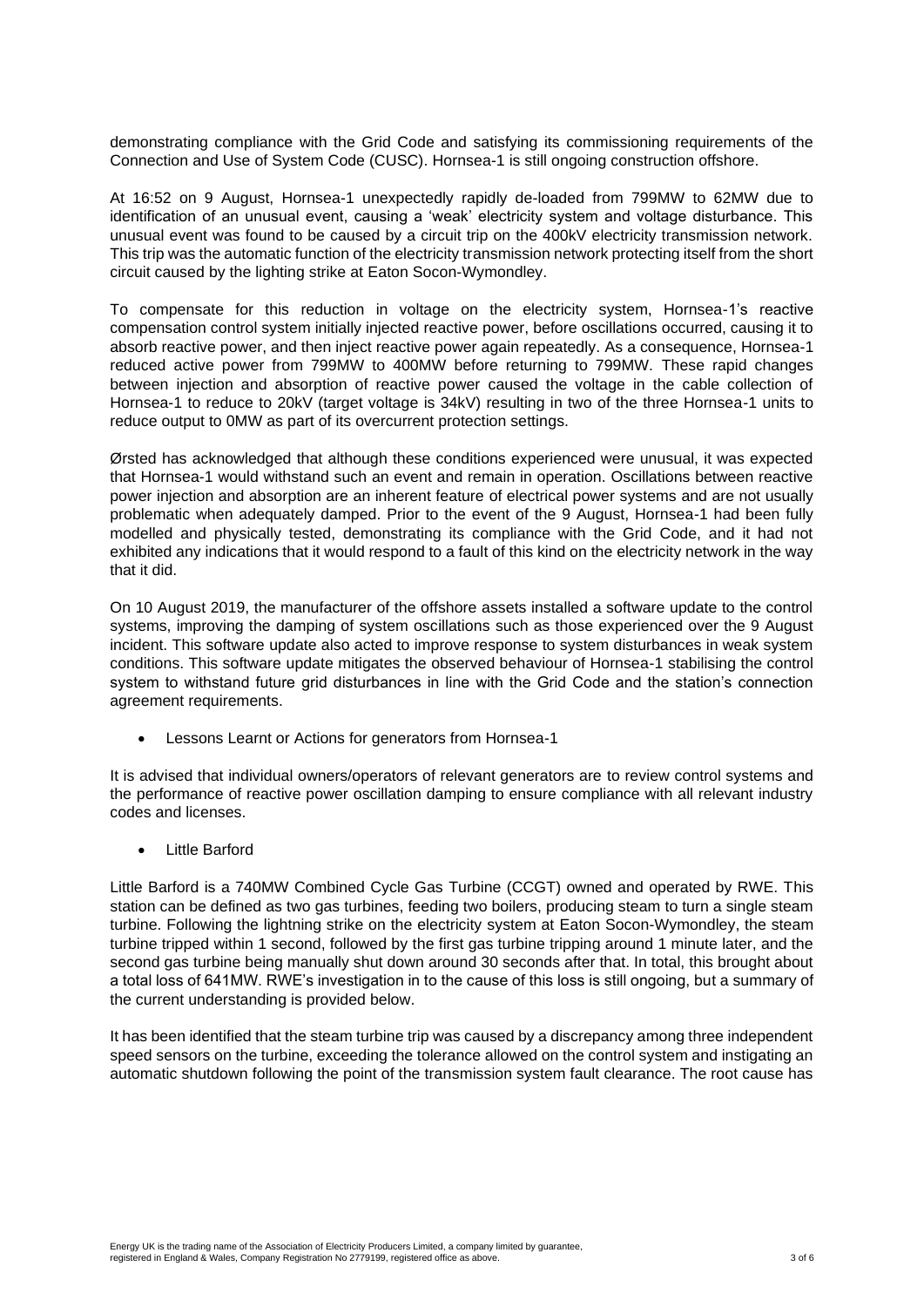not, as yet, been ascertained, however, a preliminary view has been established that the trip and the speed sensors discrepancy was caused by the transmission network fault consequent of the lightning strike at Eaton Socon-Wymondley. RWE has since increased the allowable tolerance in discrepancy between the speed sensors to maintain necessary protection, enhancing the stations ability to not trip or disconnect in the future under similar scenarios.

Following the steam turbine trip, steam was diverted around the turbine to allow the station to run in Open-Cycle Gas Turbine mode, however, the pressure of the steam was measured and deemed too high to continue operation and led to the gas turbine trip. This process is onerous on the plant involved. Safety is of paramount importance when dealing the energy and heat involved and many systems are configured to monitor this bypass process. After the 9 August event RWE has reviewed its monitoring systems and has achieved a range of settings that will still ensure safety whilst providing a more resilient and tolerant bypass routine against tripping of the gas turbines.

RWE's investigation has so far found that all Uninterruptable Power Supply (UPS) systems on site functioned correctly to enable supply to plant equipment, and Original Equipment Managers (OEM) have confirmed that the units functioned as expected, it is, therefore, unlikely that the UPS contributed to the subsequent trip. However, as the full root cause of the speed sensor readings has not been attained, RWE cannot fully discount the possibility of the UPS having had some impact, even if the likelihood is very low. During an outage in September 2019, RWE requested that the OEM undertook resilience testing to reaffirm the functionality of the system and cross reference these results to the previously undertaken manufacturing tests, the results showed that the UPS functioned as designed.

• Lessons Learnt or Actions for generators from Little Barford

It is advised that all owners/operators of relevant generators should verifying turbine speed monitoring logic to establish its suitability and associated parameters settings. This may be a common issue among CCGT's.

It is advised that all owners/operators of relevant generators should review the pressure limits of the systems and the tolerances of their steam bypass protections, to ensure continued generation, whilst maintaining safety.

It is advised that all owners/operators of relevant generators should review its UPS systems on site to ensure correct and expected functioning, as this cannot be discounted as contributing to the disconnections at Little Barford at this time.

### **1.4. Distribution Connected Generation (embedded generation)**

• Embedded generation

Over the event of 9 August, between 1,300MW and 1,500MW of embedded generation tripped or disconnected from the electricity system. This generation loss can be generally attributed to four known categories (Vector Shift, Rate of Change of Frequency (RoCoF) protection settings, disconnection at the 49Hz threshold, and Stage 1 - LFDD). Beyond these, an additional 100MW of generation was lost for an unknown reason at present. It has been deemed that a large proportion of the embedded generation that disconnected or tripped from the electricity system did so due to over-sensitive protection settings and these should be reviewed immediately.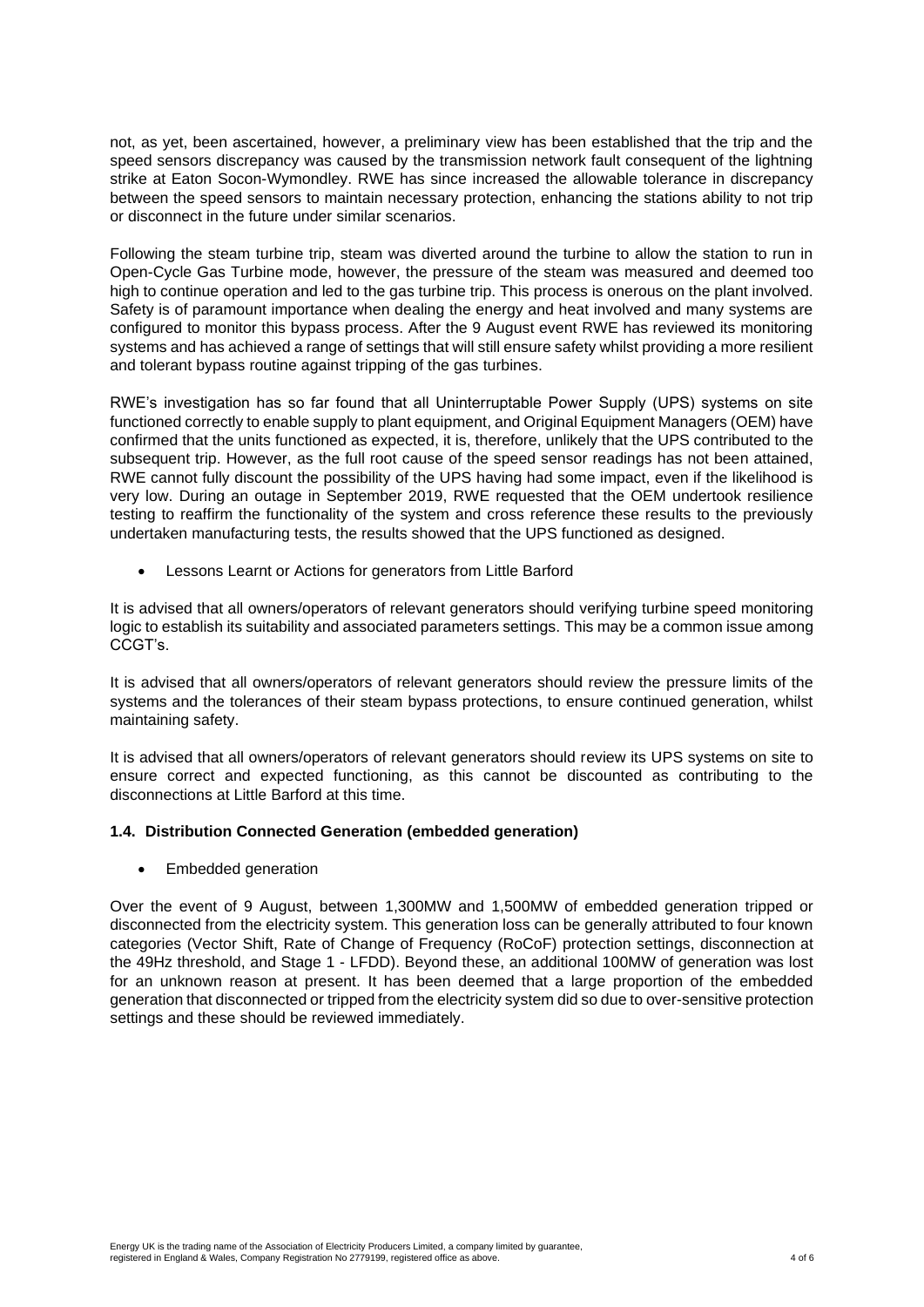An initial 150MW was tripped due to Vector Shift immediately following the lighting strike at Eaton Socon-Wymondley. Under the circumstances of 9 August event, Ofgem acknowledges in its report that the Vector Shift protection setting is no longer permitted for embedded generators as of 1 February 2018.

A further generation loss of between 350MW to 430MW was found to have been due to RoCoF protection settings. It is understood that a portion of this generation greater than 5MW capacity deloaded from the system erroneously, due to RoCoF protection settings that had not been changed following 2014 Distribution Code modifications.

Following the frequency falling to the 49Hz threshold, an estimated 200MW of generation tripped off of the system unexpectedly. This lower frequency threshold sensitivity for embedded generators was enhanced in the Distribution Code from August 2010 for generators with a capacity greater than 5MW to 47Hz.

A further 100MW of embedded generation was lost, attributed to either de-loading or tripping. The cause for this loss is unknown at present.

Once the frequency fall hit 48.8Hz, Stage 1 of Low Frequency Demand Disconnection was activated by DNO's where up to 5% of total demand is disconnected. It has been found that this had the consequence of 550MW of further generation being disconnected from the electricity system.

The recent Accelerated Loss of Mains Change Programme (ALoMCP) is an initiative launched in 2019 $^{\rm 2}$ , alongside the Distribution Code requirement that all owners of generation installed before February 2018, and where the generation equipment is not type-tested, are to comply with new setting requirements for the interface protection in accordance with Engineering Recommendation G59. Owners of relevant generation must comply with the Distribution Code, and have until 31 August 2022 to comply with these modified interface protection requirements. To incentivise the ALoMCP National Grid ESO and DNO's have set out a payment scheme for relevant generators.

### [Registration for ALoMCP and further information can be found here.](https://www.ena-eng.org/ALoMCP/)

It is the responsibility of all generators to ensure compliance with the relevant industry codes. If an embedded generator is unsure of its obligations, they should contact their relevant DNO, the Electricity Networks Association (or relevant code administrator), and take their own technical and/or legal advice.

• Lessons Learnt or Actions for embedded generators

It is advised that individual owners/operators of embedded generation review protection settings in line with all relevant code and licence obligations updates and modifications. It is the responsibility of all generators to ensure their compliance with the relevant industry codes and regulations. Settings to be reviewed should be inclusive of, but not necessarily limited to:

- − Ensuring that Under Frequency protection settings are in line with Distribution Code Requirements, and any future modifications are complied with.
- − Ensuring that RoCoF relay settings are set in line with current Distribution Code Requirements, and any future modifications are complied with.

<sup>2</sup> [http://www.energynetworks.org/electricity/engineering/accelerated-loss-of-mains-change](http://www.energynetworks.org/electricity/engineering/accelerated-loss-of-mains-change-programme.html)[programme.html](http://www.energynetworks.org/electricity/engineering/accelerated-loss-of-mains-change-programme.html)